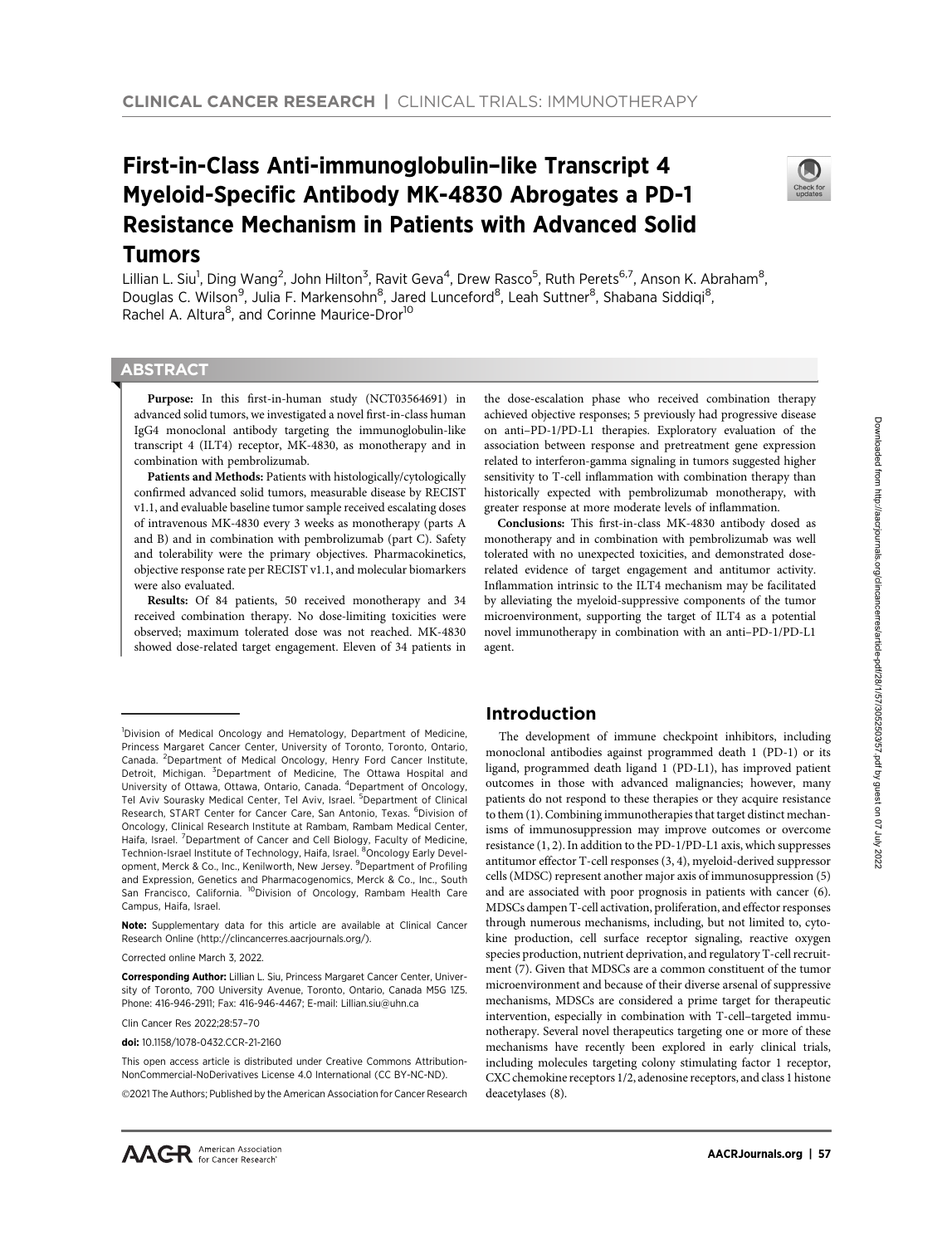# Translational Relevance

MK-4830 plus pembrolizumab was well tolerated and elicited antitumor activity in patients with pretreated advanced solid tumors, including those whose disease previously progressed on immunotherapy. Analysis of tumor response by pretreatment tumor expression of genes related to T-cell inflammation supports the potential for a new mechanism to treat anti–PD-1/PD-L1 resistance. The intriguing data from this study support the further development of MK-4830 in combination with pembrolizumab for patients with advanced solid tumors and the continued investigation into the T-cell and myeloid expression signatures.

Immunoglobulin-like transcript 4 (ILT4) receptor—otherwise known as leukocyte immunoglobulin-like receptor B2 (LILRB2)—is an immunosuppressive member of the immunoglobulin-like transcript (ILT) family that is commonly expressed by many myeloid lineages, including monocytes, macrophages, granulocytes, and dendritic cells (9–12). In the tumor microenvironment, ILT4 is expressed by cells with a phenotype associated with monocytic MDSCs (mMDSC) and granulocytic MDSCs (gMDSC; ref. 13). The prototypical ligand for ILT4 is human leukocyte antigen G (HLA-G), a nonclassical MHC class I molecule expressed by a wide range of tumors; its expression is correlated with poor prognosis (10, 14, 15). Several other ILT4 ligands, including classical human leukocyte antigens (HLA) and angiopoietin-like proteins (12), also may be relevant in driving ILT4-mediated immunosuppression in the tumor microenvironment. Emerging data show that ILT4 antagonism in tumorassociated macrophages (TAM) induces a more proinflammatory state, one that is marked by a shift from the M2-phenotype toward an M1-phenotype (12, 16). Reprogramming TAMs or MDSCs or both to a proinflammatory state may be more advantageous than targeting these cells for depletion because the resultant proinflammatory response from ILT4 inhibition may better stimulate the antitumor T-cell response, particularly in combination with PD-1/PD-L1 blockade (17).

MK-4830 is a fully human monoclonal antibody of the immunoglobulin G4 subclass that specifically binds to ILT4 and blocks its interaction with HLA-G and other ligands (Fig. 1; ref. 18). Preclinical data demonstrated that MK-4830 binds to monocytes and granulocytes in the peripheral blood of healthy volunteers and patients with cancer. In a humanized mouse model of cancer, MK-4830 treatment induced significant inhibition of tumor growth (18).

Previous studies have firmly established several tumor-associated biomarkers, including PD-L1, tumor mutational burden (TMB), and microsatellite instability (MSI), that associate with response to the anti–PD-1 antibody pembrolizumab, leading to a more comprehensive and selective treatment paradigm (19). An IFNg-related, 18-gene, T-cell–inflamed gene expression profile (TcellinfGEP) signature has also been shown to be positively associated with response to pembrolizumab monotherapy in several tumor types (20). Large external databases such as The Cancer Genome Atlas and Merck-Moffitt were used to identify replicable consensus RNA expression signatures intended to be fit-for-purpose signatures representative of canonical pathways associated with tumor biology and tumor microenvironment elements, including a signature related to mMDSCs (21). The mMDSC signature score, when evaluated in joint models with the  $Tcell_{\text{inf}}GEP$  in a large pan-tumor analysis of patients given pembrolizumab monotherapy ( $N = 1,118$ ), showed a modest but statistically significant negative association with objective response, providing clinical evidence that the mMDSC–suppressor cell axis may be a resistance mechanism for pembrolizumab monotherapy (21).

Here, we report efficacy and safety data from the first-in-human phase I trial of MK-4830 as monotherapy and in combination with pembrolizumab in patients with advanced solid tumors. Although the sample size was limited, descriptive evaluation of key pembrolizumab



Figure 1.

Proposed mechanism of action of MK-4830. ILT4, immunoglobulin-like transcript 4; PD-1, programmed death 1.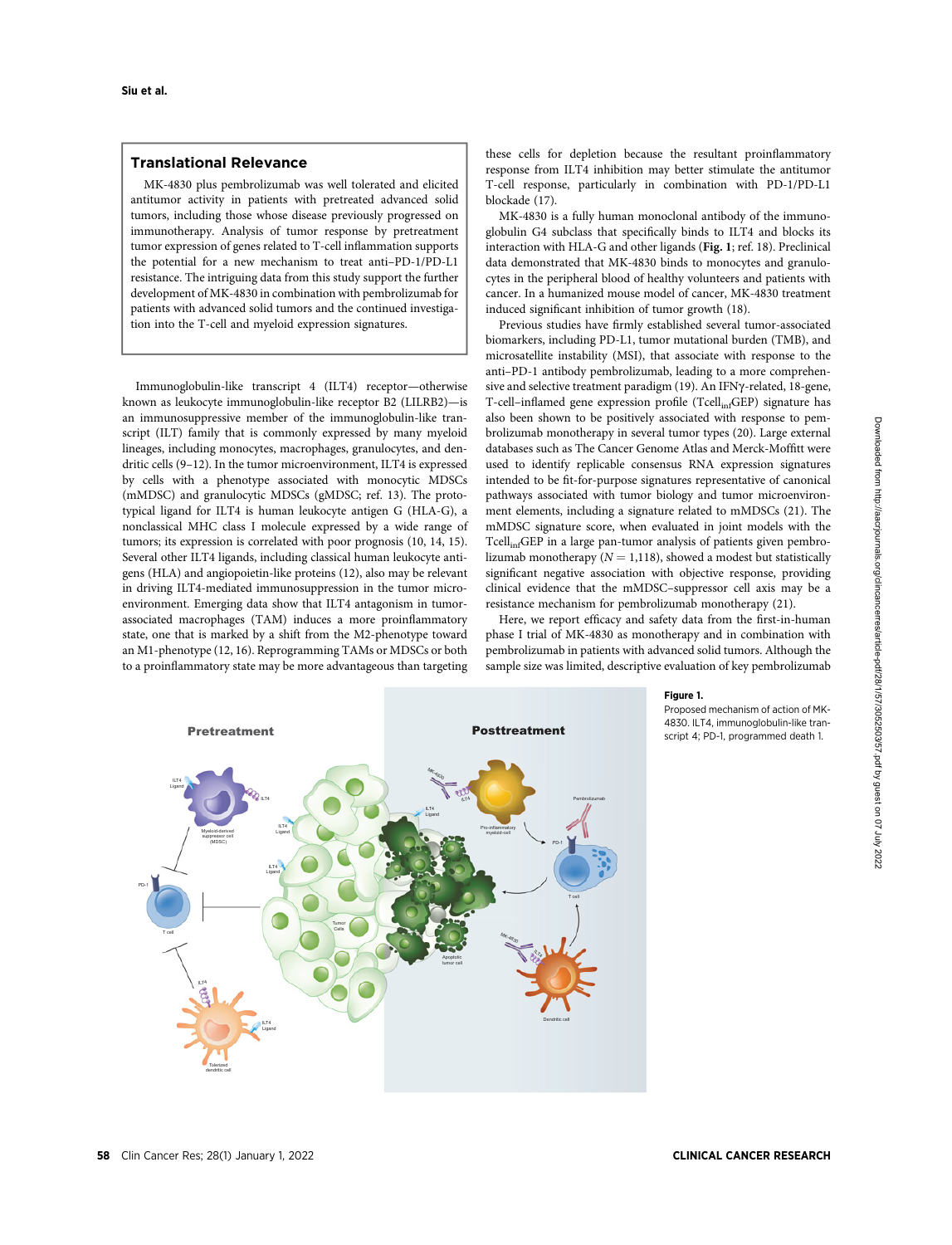monotherapy biomarkers in the context of combination therapy with MK-4830 is provided because it may be relevant to interpreting the evidence for ameliorating anti–PD-1/PD-L1 resistance in the combination therapy setting.

# Patients and Methods

### Study design

In this multicenter, open-label, first-in-human, phase I trial, patients were assigned to receive MK-4830 as monotherapy (parts A and B) or in combination with pembrolizumab (part C; Clinical-Trials.gov, NCT03564691). Patients whose disease progressed on monotherapy were eligible to cross over to combination therapy following clinical or radiographical evaluation. This study was conducted in accordance with Good Clinical Practice Guidelines and the Declaration of Helsinki; the protocol (4830–001–03) was approved by the institutional review boards or ethics committees of all participating sites. All patients provided written informed consent to participate before enrollment.

#### Patient population

Patients (age ≥18 years) had histologically or cytologically confirmed metastatic solid tumors for which no available therapy could convey clinical benefit (previous anti–PD-1/PD-L1 therapy was permitted), measurable disease per Response Evaluation Criteria in Solid Tumors version 1.1 (RECIST v1.1), Eastern Cooperative Oncology Group performance status of 0 or 1, evaluable baseline tumor sample (archived or newly collected), and adequate organ function. Key exclusion criteria included chemotherapy, radiotherapy, or biological anticancer therapy ≤4 weeks before the first dose, discontinuation of any previous immunotherapy regimen because of an immune-related adverse event (AE), previous treatment with another agent targeting ILT4 or HLA-G, chronic systemic steroid therapy (the exception was oral physiological replacements), known untreated central nervous system metastasis or carcinomatous meningitis, and active autoimmune disease.

### Treatment

MK-4830 was administered intravenously at a starting dose of 3 mg and subsequent dose escalation to a maximum proposed dose of 1,600 mg every 3 weeks (Q3W). Given the potential for MK-4830 to activate the immune system and the limitations of standard toxicology studies to model these effects in the preclinical setting, a conservative starting dose was chosen to ensure safety. The 3 mg starting dose of MK-4830 was determined on the basis of integration of the data obtained from in vitro studies evaluating MK-4830 binding to granulocytes and monocytes obtained from healthy volunteers and patients with cancer (data not shown) and on nonclinical pharmacokinetics and safety and toxicology studies in nonhuman primates. Emphasis was placed on the in vitro receptor-binding data because of the lack of target homology, orthologous protein expression, and cross-reactivity of MK-4830 for ILT4 in rodents and nonhuman primates. The maximum proposed dose of 1,600 mg was projected to provide pharmacokinetic exposures in the micromolar range. The highest dose of MK-4830 was expected to provide >90% target receptor occupancy (RO) based on receptor-binding affinity and was to be confirmed by measuring blood RO. Part A of the dose-escalation phase (MK-4830 monotherapy) followed an accelerated titration design (ATD) with 1 to 3 patients treated per cohort with an approximately 3-fold increase between MK-4830 dose levels. The starting dose for part B (MK-4830 monotherapy) was based on safety criteria [doselimiting toxicity (DLT) or grade  $\geq 2$  toxicity] or  $\geq 75\%$  ILT4 RO in peripheral blood mononuclear cells demonstrated at any dose level in part A. Part B of the dose-escalation phase continued using a modified toxicity probability interval (mTPI) design to identify the maximum tolerated dose (MTD) or the maximum-administered dose (MAD) of MK-4830 monotherapy. Enrollment in part C (combination therapy with MK-4830 plus pembrolizumab 200 mg Q3W) was initiated after the first 2 doses in part B were completed. Part C of the dose-escalation phase used the mTPI method to determine the MTD or MAD of MK-4830 in combination with pembrolizumab. Treatment continued until progressive disease (PD), unacceptable AEs, intercurrent illness, investigator/patient decision to withdraw, or 2 years of treatment.

#### Study outcomes

The primary objective of the dose-escalation phase was to characterize the safety and tolerability of MK-4830 as monotherapy and in combination with pembrolizumab. The secondary objective was to evaluate pharmacokinetic parameters of MK-4830 when administered alone or with pembrolizumab. Tertiary objectives included evaluation or identification of the following: circulating anti–MK-4830 and antipembrolizumab antibodies; pharmacokinetics of pembrolizumab administered in combination with MK-4830; objective response rate (ORR) as determined by RECIST v1.1 and immune-related RECIST per investigator (22); and molecular (genomic, metabolic, proteomic, and/or transcriptomic) biomarkers potentially indicative of clinical response or resistance, safety, pharmacodynamic activity, or mechanism of action of MK-4830 as monotherapy and in combination with pembrolizumab. Disease control rate (DCR)—defined as complete response (CR), partial response (PR), or stable disease (SD) with progression-free survival (PFS) duration of ≥6 months—was an unspecified aspect of the analysis.

#### Safety assessments and imaging

The DLT evaluation period for the monotherapy and combination groups encompassed events that occurred within the first 3 weeks of cycle 1, day 1. Dose finding for parts B and C followed the mTPI design, with a target DLT rate of 30%. Safety was assessed by review of AEs and serious AEs during the study and for 30 days after the last dose if the patient transitioned to a new anticancer therapy or 90 days after the last dose if the patient remained on study. For patients initially assigned to monotherapy, AEs were recorded in the monotherapy group if they occurred while the patient was receiving monotherapy and in the combination therapy group if they occurred after the patient crossed over to combination therapy. AE severity was graded according to the Common Terminology Criteria for Adverse Events version 4.0. Tumor imaging using CT or MRI was performed every 9 weeks until confirmed PD, start of new anticancer therapy, withdrawal of consent, death, or end of study.

### Pharmacokinetics, anti-drug antibodies, and target engagement

Serum concentrations of MK-4830 and pembrolizumab were used to derive pharmacokinetic parameters of MK-4830 alone and with pembrolizumab. Blood samples were collected to evaluate levels of circulating anti-drug antibodies (ADA) and to perform pharmacodynamic RO analysis. RO of ILT4 was measured on circulating myeloid cells before and after the administration of MK-4830. Briefly, wholeblood and fresh tumor biopsy samples for ILT4 RO were assessed using fit-for-purpose validated flow cytometry assays to support exploratory biomarker endpoints. A dual detection method was used to measure unoccupied and total ILT4 on the cell surfaces of representative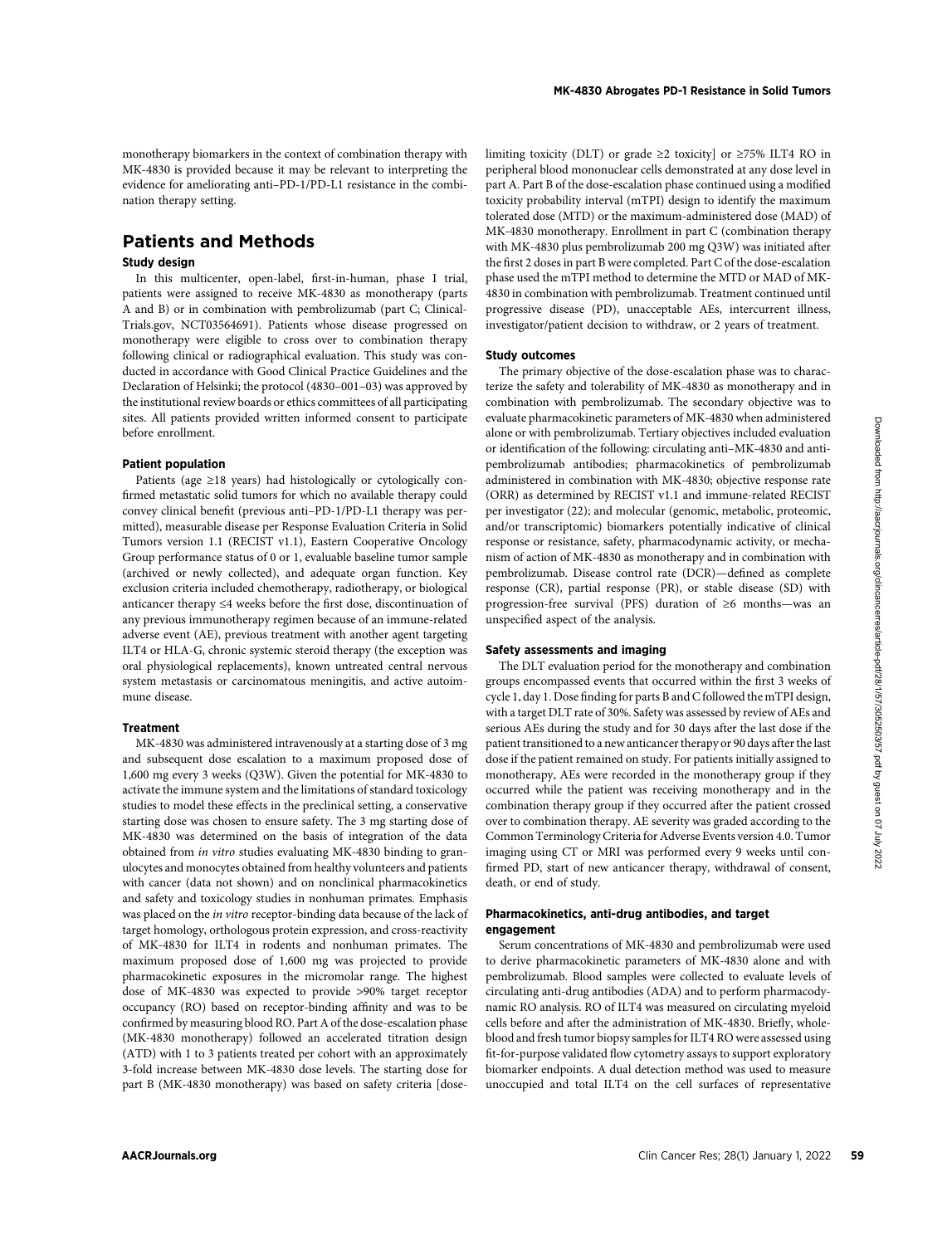myeloid cell types before or after MK-4830 administration or at both time points. In blood,  $CD45^+$ /Lin $1^-$ /CD $11b^+$ /CD $33^+$ /HLADR<sup>+</sup>expressing monocytes were assessed, whereas in fresh tumor samples, only viable CD45<sup>+</sup>/Lin1<sup>-</sup>/CD11b<sup>+</sup>/CD33<sup>+</sup>-expressing monocytes were assessed because of the variable sample quality.

### Biomarker assessments

PD-L1, TMB, TcellinfGEP, and myeloid-specific biomarkers were assessed using archival or newly obtained tumor samples from all patients in the combination group of the study.

PD-L1 protein expression was assessed by immunohistochemistry (IHC) using PD-L1 22C3 IHC pharmDx (Agilent) performed at Interpace Pharma Solutions.

TMB was assessed by DNA extracted from formalin-fixed paraffin-embedded (FFPE) tissue using the Qiagen FFPE kit. DNA fragmentation was performed using the Covaris M220 focusedultrasonicator with the settings of 75W for peak incident power, 25% as duty factor, 1,000 for cycles per burst, and a treatment time of 6 minutes per sample at  $40^{\circ}$ C. For the TruSight Oncology 500 (TSO500) next-generation sequencing (NGS) library preparation,

# Table 1. Summary of AEs.

| AE, $n$ (%)                          | MK-4830<br>monotherapy <sup>a</sup><br>$n=50$ |                | $MK-4830 +$<br>pembrolizumab <sup>a</sup><br>$n=52$ |                |
|--------------------------------------|-----------------------------------------------|----------------|-----------------------------------------------------|----------------|
| Any-grade AE                         |                                               | 50 (100)       |                                                     | 48 (92)        |
| Grade 3-5                            |                                               | 23(46)         | 23 (44)                                             |                |
| Led to discontinuation               | 2(4)                                          |                | 1(2)                                                |                |
| Serious                              | 14 (28)                                       |                | 18(35)                                              |                |
| Serious and led to discontinuation   | 0                                             |                | 0                                                   |                |
| Led to death <sup>b</sup>            | 2(4)                                          |                | $\Omega$                                            |                |
| Any-grade TRAE                       | 24 (48)                                       |                | 28 (54)                                             |                |
| Grade 3-5                            | 3(6)                                          |                | 4(8)                                                |                |
| Led to discontinuation               | 1(2)                                          |                | 1(2)                                                |                |
| Serious                              | $\circ$                                       |                | 4(8)                                                |                |
| Serious and led to discontinuation   | 0                                             |                | 0                                                   |                |
| Led to death                         | $\Omega$                                      |                | $\circ$                                             |                |
| Most common AEs (≥10% incidence)     |                                               |                |                                                     |                |
| AE, $n$ (%)                          | Any                                           | Grade $\geq$ 3 | Any                                                 | Grade $\geq 3$ |
| Fatigue                              | 20(40)                                        | 4(8)           | 14(27)                                              | 1(2)           |
| Nausea                               | 14 (28)                                       | $\Omega$       | 8(15)                                               | $\Omega$       |
| Decreased appetite                   | 11(22)                                        | 1(2)           | 14(27)                                              | $\Omega$       |
| Diarrhea                             | 10(20)                                        | $\Omega$       | 8(15)                                               | 1(2)           |
| Abdominal pain                       | 8(16)                                         | 2(4)           | 8(15)                                               | 2(4)           |
| Dyspnea                              | 8(16)                                         | 3(6)           | 8(15)                                               | 0              |
| Arthralgia                           | 7(14)                                         | 0              | 7(13)                                               | $\circ$        |
| Back pain                            | 7(14)                                         | $\mathbf 0$    | 7(13)                                               | 1(2)           |
| Constipation                         | 7(14)                                         | $\mathbf 0$    | 7(13)                                               | 0              |
| Cough                                | 7(14)                                         | $\mathbf 0$    | 7(13)                                               | $\mathsf{O}$   |
| Pneumonia                            | 7(14)                                         | 4(8)           | 1(2)                                                | 1(2)           |
| Vomiting                             | 7(14)                                         | $\mathbf 0$    | 11(21)                                              | $\circ$        |
| Pyrexia                              | 6(12)                                         | $\mathbf 0$    | 3(6)                                                | $\circ$        |
| Upper abdominal pain                 | 5(10)                                         | $\mathbf 0$    | 1(2)                                                | 0              |
| Anemia                               | 5(10)                                         | 1(2)           | 8(15)                                               | 4(8)           |
| <b>Dizziness</b>                     | 5(10)                                         | $\mathbf 0$    | 4(8)                                                | $\mathbf 0$    |
| Headache                             | 5(10)                                         | $\mathbf 0$    | 6(12)                                               | $\mathbf 0$    |
| Peripheral edema                     | 1(2)                                          | $\mathbf 0$    | 9(17)                                               | $\circ$        |
| Hypothyroidism                       | 2(4)                                          | $\mathbf 0$    | 7(13)                                               | $\Omega$       |
| Increased blood creatinine           | 2(4)                                          | $\Omega$       | 6(12)                                               | $\Omega$       |
| Most common TRAEs (≥5% incidence)    |                                               |                |                                                     |                |
| Fatigue                              | 6(12)                                         | 1(2)           | 7(13)                                               | 1(2)           |
| Diarrhea                             | 5(10)                                         | $\mathbf 0$    | 2(4)                                                | 1(2)           |
| Arthralgia                           | 4(8)                                          | $\mathsf{O}$   | 3(6)                                                | $\mathbf 0$    |
| Increased aspartate aminotransferase | 3(6)                                          | 2(4)           | 1(2)                                                | $\mathbf 0$    |
| Decreased appetite                   | 3(6)                                          | 0              | 1(2)                                                | $\mathbf 0$    |
| Nausea                               | 3(6)                                          | $\mathbf 0$    | 3(6)                                                | 0              |
| Pruritus                             | 3(6)                                          | $\mathbf 0$    | 2(4)                                                | $\mathbf 0$    |
| Vomiting                             | 3(6)                                          | $\mathbf 0$    | 1(2)                                                | 0              |
| Hypothyroidism                       | 2(4)                                          | 0              | 5(10)                                               | $\mathbf 0$    |
| Maculopapular rash                   | 2(4)                                          | $\mathbf 0$    | 4(8)                                                | 0              |

Abbreviations: AE, adverse event; TRAE, treatment-related adverse event.

a<br>AEs occurring before crossover are counted in the monotherapy column; AEs occurring after crossover are counted in the combination therapy column.

<sup>b</sup>AEs leading to death were death ( $n = 1$ ) and tumor hemorrhage ( $n = 1$ ).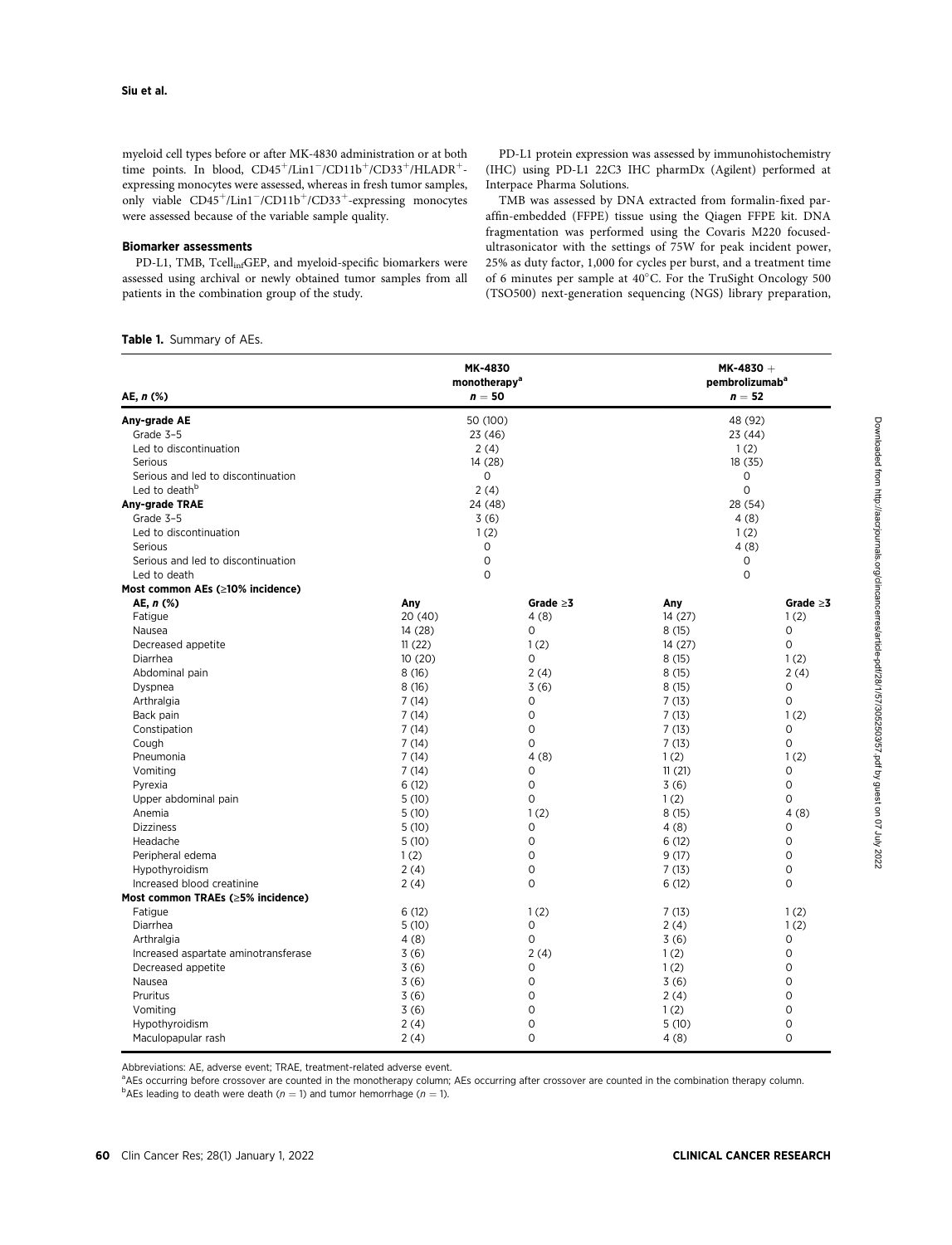| Confirmed response, n (%)         | MK-4830 monotherapy<br>$n=50$ | $MK-4830 + pembrolizumab$<br>$n = 34$ | Crossover to MK-4830 $+$<br>pembrolizumab<br>$n=18$ |  |
|-----------------------------------|-------------------------------|---------------------------------------|-----------------------------------------------------|--|
| <b>ORR</b>                        | $(2)^a$                       | $8(24)^{b}$                           | 1 (6) <sup>c</sup>                                  |  |
| CR                                | 0                             | 1(3)                                  | 0                                                   |  |
| PR                                | (2)                           | 7(21)                                 | 1 (6)                                               |  |
| <b>SD</b>                         | 11(22)                        | 9(26)                                 | 1 (6)                                               |  |
| SD with PFS $\geq 6$ months       | 5(1)                          | 6(18)                                 | $\Omega$                                            |  |
| PD.                               | 34 (68)                       | 16(47)                                | 3(17)                                               |  |
| No RECIST assessment <sup>d</sup> | 4(8)                          | 1 (3)                                 | 13 $(72)^e$                                         |  |

Table 2. Summary of confirmed tumor response per RECIST v1.1 by investigator assessment.

Abbreviations: CR, complete response; ORR, objective response rate; PFS, progression-free survival; PR, partial response; RECIST v1.1, Response Evaluation Criteria in Solid Tumors version 1.1; SD, stable disease.

<sup>a</sup>Patient had high-grade serous ovarian cancer.

<sup>b</sup>Patients had microsatellite-high colorectal cancer (*n* = 2), gastric cancer (*n* = 2), head and neck squamous cell carcinoma (*n* = 1), Merkel cell carcinoma (*n* = 1), non–small cell lung cancer ( $n = 1$ ), and papillary thyroid ( $n = 1$ ).

Patient had microsatellite-high colorectal cancer.

<sup>d</sup>includes patients who had the opportunity to have a postbaseline assessment based on the date of their first dose but did not have any postbaseline assessment by the data cutoff date.

e Eleven patients have been evaluated by immune Response Evaluation Criteria in Solid Tumors.



#### Figure 2.

Target lesion change over time (RECIST v1.1) in patients who received (A) MK-4830 monotherapy or (B) MK-4830 in combination with pembrolizumab. Best percentage change from baseline in target lesion based on investigator assessment (RECIST v1.1) in patients who received (C) MK-4830 monotherapy or (D) MK-4830 in combination with pembrolizumab. RECIST v1.1, Response Evaluation Criteria in Solid Tumors version 1.1.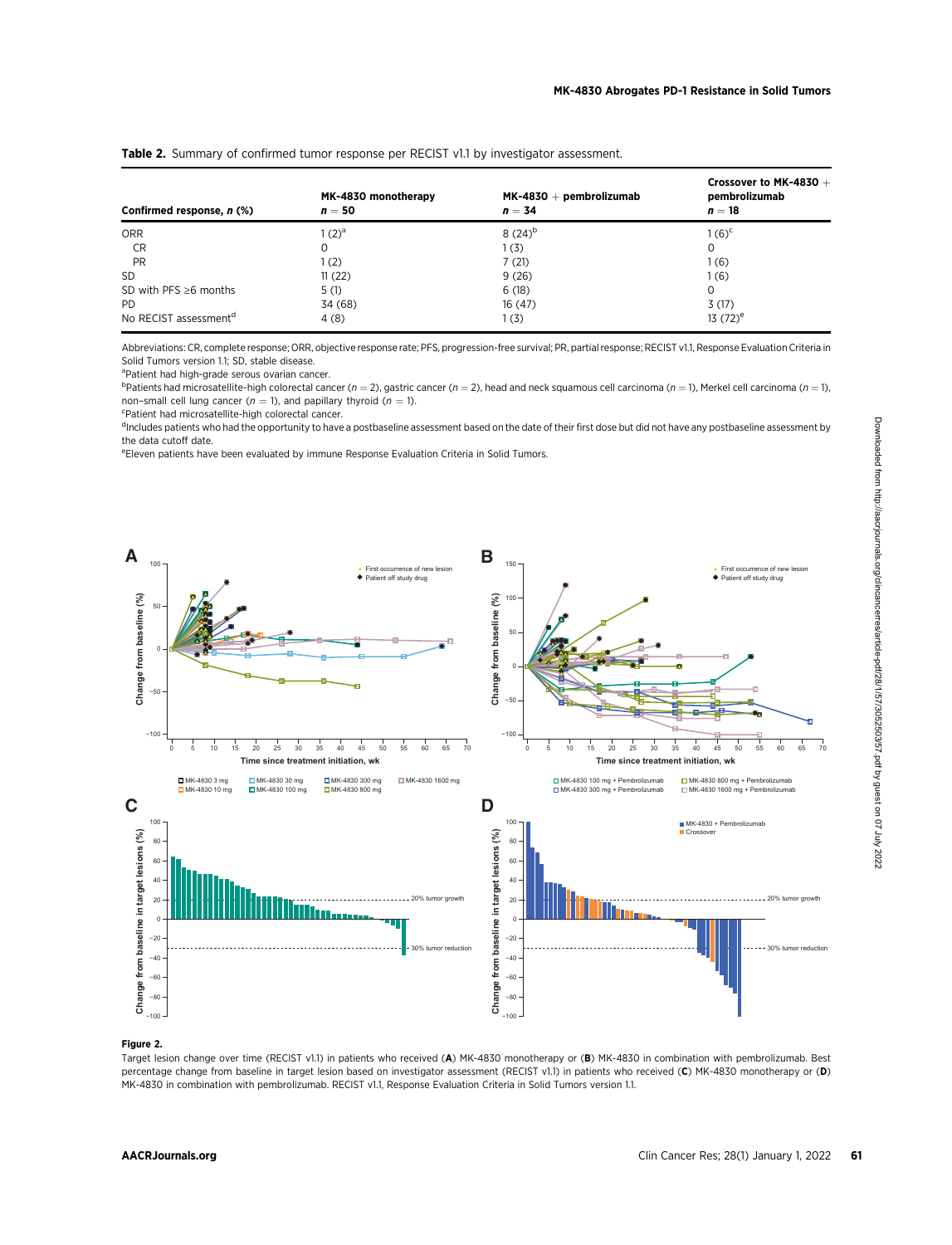

# Figure 3.

Association between response and (A) PD-L1 status, (B) TMB status, and (C) Tcell<sub>inf</sub>GEP score. AUROC, area under the receiver operating characteristic; CI, confidence interval; CPS, combined positive score; CR, complete response; NR, nonresponder; PD, progressive disease; PD-L1, programmed death ligand 1; PR, partial response; R, responder; SD, stable disease; Tcell<sub>inf</sub>GEP, T-cell–inflamed gene expression profile; TMB, tumor mutational burden. (Continued on the following page.)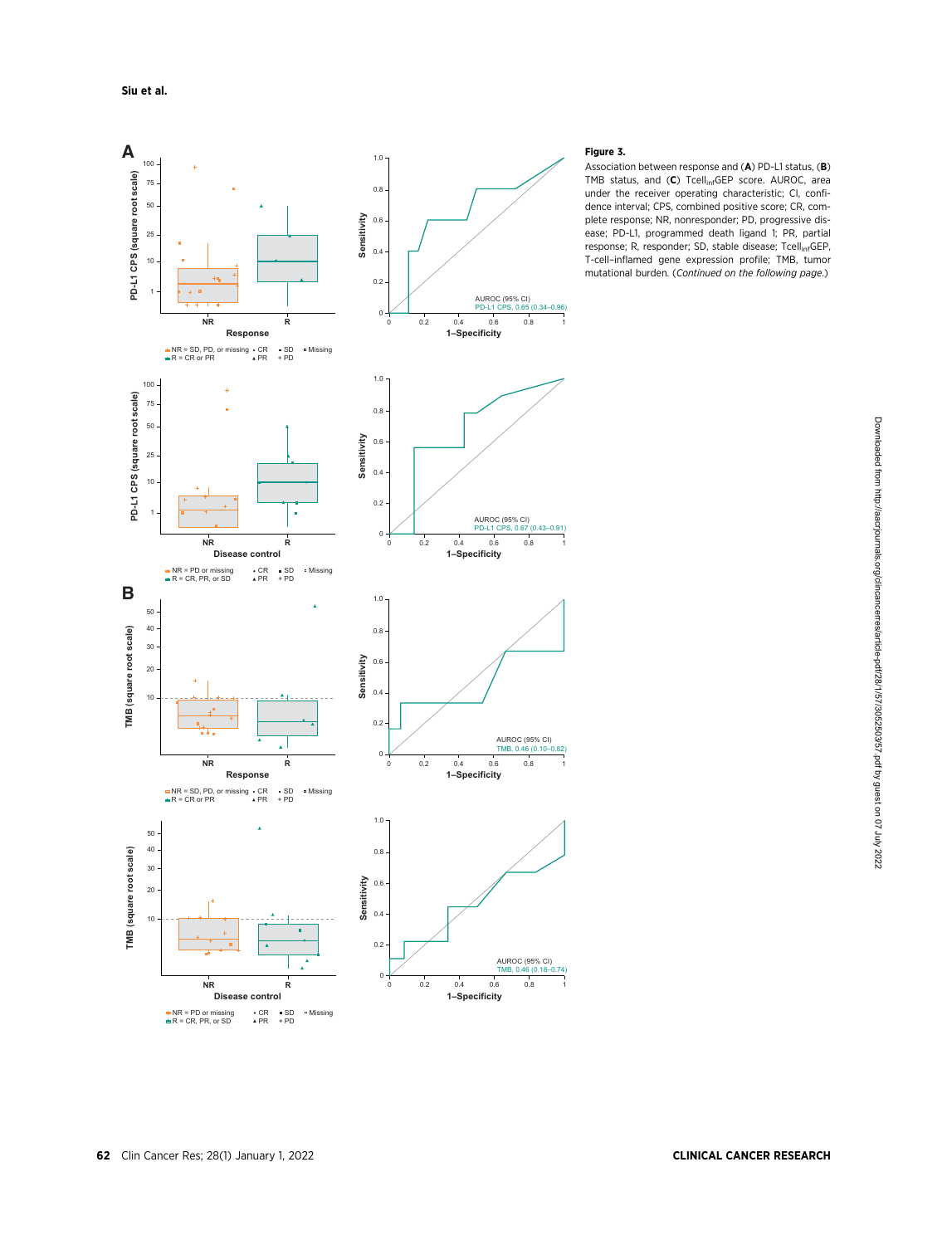

40 to 50 mg FFPE DNA per sample was used. Library preparation was performed manually in accordance with the manufacturer's protocol, with 24 samples per batch. NGS was performed on a NextSeq 550 (Illumina) instrument with 8 libraries per sequencing run. TSO500-TMB was reported using the TSO500 Local App version 1 (Illumina). The manufacturer's quality control criteria were used to determine whether a result was valid, including NGS library concentration of  $\geq 1$  ng/µL, median insert size of  $\geq 70$  base pairs, median exon coverage of ≥50 count, and percentage of exons with coverage ≥50 count of ≥90%.

TcellinfGEP and the mMDSC signatures were assessed by RNA extracted from FFPE pretreatment tumor samples using the High Pure FFPE RNA Isolation Kit (Roche) according to the manufacturer's protocol. RNA sequencing was used to measure the 18-gene TcellinfGEP and the 218 genes of the mMDSC signature. Input sample data were generated using the HiSeq 4000 and the TruSeq RNA Access Library Prep method (Illumina). Gene-level fragments per kilobase million (FPKM) values were generated in Omicsoft Array Studio v11.0 (Qiagen) according to the established RNA sequencing pipeline. Omicsoft sequence aligner as alignment algorithm, Human.B37.3 as alignment reference, and Ensembl.R75 as gene model were used. FPKM values were then converted to  $log_{10}(0.01 + FPKM)$ , and each sample was normalized by subtracting the 75th percentile evaluated over probes annotated as protein coding and assigned to chromosomes 1:22, X, and Y. Tcell<sub>inf</sub>GEP score was calculated according to the published formula as weighted sum over 18 genes using normalized values for the 18 genes and previously published 18-gene coefficients as weights (20). Note that the Tcell<sub>inf</sub>GEP is calculated as a weighted average of its member genes, whereas the mMDSC signature score is a simple average. Expression of myeloid-specific biomarkers, mMDSC signature score, LILRB2 levels, and HLA-G were also evaluated. As previously described (21), mMDSC signature scores are analyzed by adjusting the data for the TcellinfGEP relative to the clinical outcome to ensure the score is independent of the TcellinfGEP, which is in line with findings for the mMDSC signature score as a negatively associated factor in joint regression models with the Tcell<sub>inf</sub>GEP (21). When evaluating patterns of clinical response in the present study, parallel use of the mMDSC signature score was analyzed by adjusting for the TcellinfGEP by simple linear regression of the expression levels of mMDSC signature scores on the Tcell<sub>inf</sub>GEP and calculating the residual levels of mMDSC; this evaluates whether these putatively suppressive myeloid-related factors are higher or lower than expectations based on TcellinfGEP. The same approach was used for LILRB2 and HLA-G when comparing levels for responders and nonresponders.

Serum cytokines, including IFNy, IL1 $\beta$ , IL2, IL4, IL6, IL8, IL10, IL12p70, IL-13, and TNF $\alpha$ , were measured by ELISA. Flow cytometry was also used to quantify circulating levels of monocytes, neutrophils, mMDSCs, polymorphonuclear or granulocytic (PMN)-MDSCs, and early-stage MDSCs as well as T-cell activation. Baseline expression levels of HLA-A, HLA-B, HLA-C, HLA-F, and HLA-G were evaluated in patient tumor samples by RNA sequencing.

#### Statistical analysis

Safety was evaluated in all patients who received ≥1 dose of study treatment (all-patients-as-treated population), with patients grouped according to the treatment received. The DLT-evaluable population comprised patients who experienced a DLT during the first cycle and those who completed the first cycle of treatment without a DLT. Prespecified DLTs included the following: (i) grade 4 nonhematological toxicity (nonlaboratory); (ii) grade 4 hematological toxicity lasting ≥7 days: grade 4 thrombocytopenia of any duration and/or grade 3 thrombocytopenia associated with clinically significant bleeding; (iii) any nonhematological AE grade ≥3 in severity (exceptions:

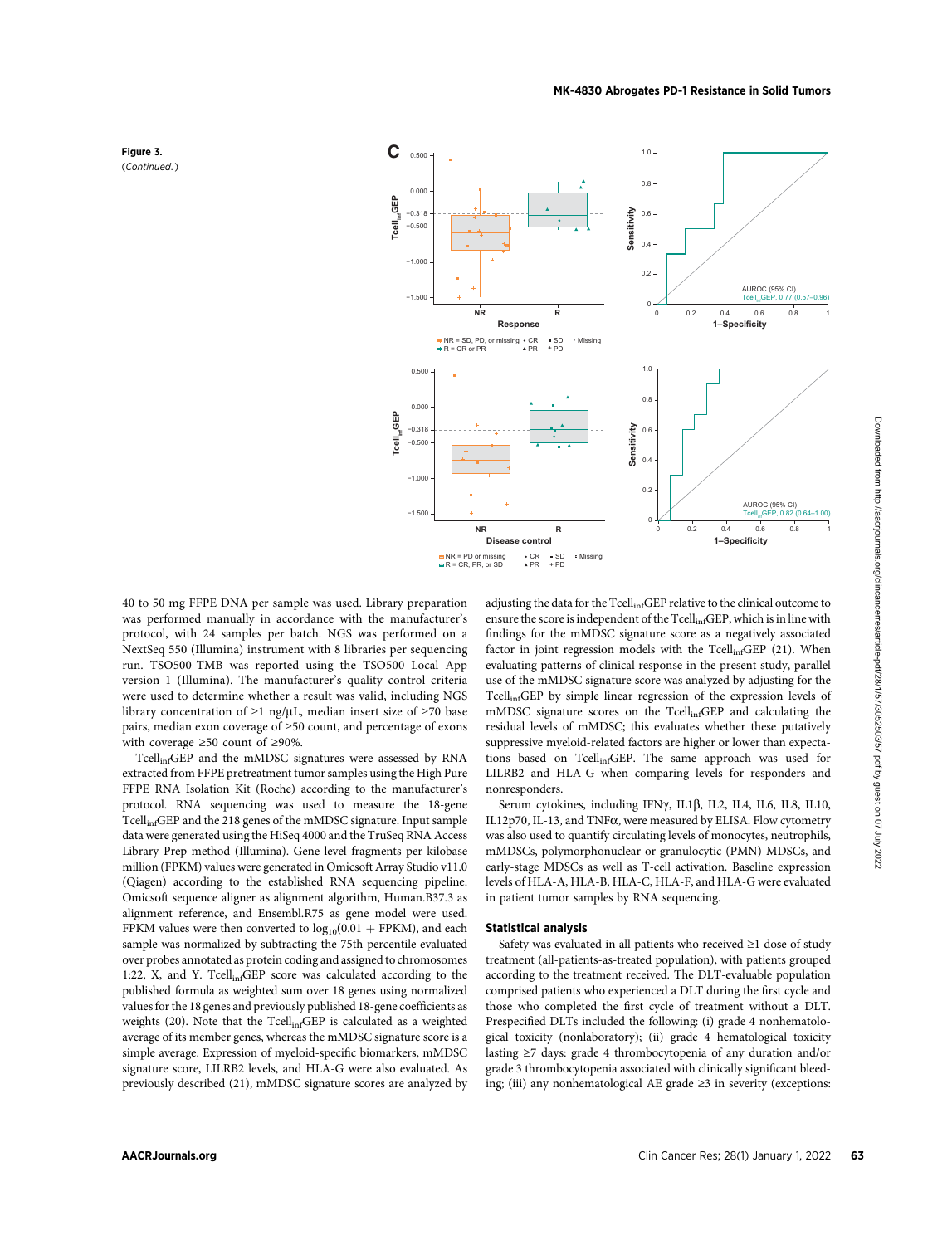grade 3 fatigue lasting ≤3 days; grade 3 diarrhea, nausea, or vomiting without use of antiemetics or antidiarrheals per standard of care; and grade 3 rash without the use of corticosteroids or anti-inflammatory agents per standard of care); (iv) any grade 3 or grade 4 ALT (alanine aminotransferase), AST (aspartate aminotransferase), or bilirubin laboratory values [exception: If AST or ALT was grade 2 at baseline (as in patients with liver metastases), then a DLT was defined as  $>2\times$ above baseline]; (v) any other nonhematological laboratory value if clinically significant medical intervention was required to treat the patient, or if the abnormality led to hospitalization, persisted for >1 week, or resulted in a drug-induced liver injury (exceptions: clinically nonsignificant, treatable, or reversible laboratory abnormality, including in alkaline phosphatase, gamma glutamyl transferase, or uric acid); (vi) febrile neutropenia grade 3 or grade 4; (vii) prolonged delay (>2 weeks) in initiation of cycle 2 because of treatment-related toxicity; and (viii) any treatment-related toxicity that caused the patient to discontinue treatment during cycle 1. Peripheral blood MK-4830 RO pharmacokinetics and ADAs were summarized by planned visit and time for each dose. ORR and DCR were assessed in the full analysis set, which included patients with measurable disease at baseline who received ≥1 dose of study treatment. The clinical data cutoff date was July 10, 2020.

#### Availability of data and materials

Merck Sharp & Dohme Corp., a subsidiary of Merck & Co., Inc. (MSD), is committed to providing qualified scientific researchers access to anonymized data and clinical study reports from the company's clinical trials for the purpose of conducting legitimate scientific research. MSD is also obligated to protect the rights and privacy of trial participants and, as such, has a procedure in place for evaluating and fulfilling requests for sharing company clinical trial data with qualified external scientific researchers. The MSD data-sharing website (available at: [http://engagezone.msd.com/ds\\_documentation.php\)](http://engagezone.msd.com/ds_documentation.php) outlines the process and requirements for submitting a data request. Applications will be promptly assessed for completeness and policy compliance. Feasible requests will be reviewed by a committee of MSD subject matter experts to assess the scientific validity of the request and the qualifications of the requestors. In line with data privacy legislation, submitters of approved requests must enter into a standard datasharing agreement with MSD before data access is granted. Data will be made available for request after product approval in the United States and the European Union or after product development is discontinued. There are circumstances that may prevent MSD from sharing requested data, including country or region-specific regulations. If the request is declined, it will be communicated to the investigator. Access to genetic or exploratory biomarker data requires a detailed, hypothesis-driven statistical analysis plan that is collaboratively developed by the requestor and MSD subject matter experts; after approval of the statistical analysis plan and execution of a data-sharing agreement, MSD will either perform the proposed analyses and share the results with the requestor or will construct biomarker covariates and add them to a file with clinical data that is uploaded to an analysis portal so that the requestor can perform the proposed analyses.

# Results

# Patients and baseline characteristics

From July 11, 2018 to July 10, 2020, 99 patients were screened and 84 were treated in the dose-escalation phase of this study (MK-4830 monotherapy,  $n = 50$ ; MK-4830 plus pembrolizumab,  $n = 34$ ; Supplementary Fig. S1). Eighteen patients crossed over from the monotherapy group to receive combination therapy upon radiological confirmation of PD. The median age was 63 years (range, 31–83); most patients (56%) had previously received ≥3 lines of therapy, and 23 patients (27%) had been previously treated with immunotherapy, including anti–PD-1/PD-L1 therapy (Supplementary Table S1).

In the monotherapy group, patients were treated with MK-4830 at the following doses:  $3 \text{ mg} (n = 2)$ ,  $10 \text{ mg} (n = 2)$ ,  $30 \text{ mg} (n = 1)$ ,  $100 \text{ mg}$  $(n = 7)$ , 300 mg  $(n = 8)$ , 800 mg  $(n = 15)$ , and 1,600 mg  $(n = 15)$ . In the combination group, all patients received pembrolizumab 200 mg plus MK-4830 at the following doses: 100 mg ( $n = 5$ ), 300 mg ( $n = 6$ ), 800 mg ( $n = 8$ ), and 1,600 mg ( $n = 15$ ).

Median time from cycle 1, day 1 of treatment to data cutoff was 17 months (range, 11–24) in the monotherapy group and 13 months (range, 11–18) in the combination group.

At the data cutoff, median treatment duration was 1 month (range, 0–16) in the monotherapy group and 4 months (range, 0–15) in the combination group; 46 patients (PD,  $n = 43$ ; AE,  $n = 2$ ; patient withdrawal,  $n = 1$ ) and 25 patients (PD,  $n = 24$ ; AE,  $n = 1$ ) discontinued study treatment, respectively.

#### Safety

No DLTs were observed, and an MTD was not reached in either the monotherapy or the combination therapy group. In the monotherapy group, 50 patients (100%) experienced an AE (Table 1); the most common (≥20%) were fatigue (40%), nausea (28%), decreased appetite (22%), and diarrhea (20%; Table 1). Treatment-related AEs (TRAE) of any grade occurred in 24 patients (48%; Table 1); 3 patients (6%) experienced a total of 7 grade 3 or grade 4 events (fatigue,  $n = 1$ ; increased AST,  $n = 2$ ; increased ALT,  $n = 1$ ; increased blood alkaline phosphatase,  $n = 1$ ; increased blood pressure,  $n = 1$ ; increased gammaglutamyl transferase,  $n = 1$ ; Table 1). One patient (2%) discontinued treatment because of a TRAE (increased AST, grade 2). Of the 52 patients treated with combination therapy ( $n = 34$  in part C;  $n = 18$ ) who crossed over from parts A and B), 48 (92%) experienced AEs (Table 1); the most common (≥20%) were decreased appetite (27%), fatigue (27%), and vomiting (21%; Table 1). TRAEs of any grade occurred in 28 patients (54%; Table 1); 4 patients (8%) experienced a grade 3 or grade 4 event (fatigue,  $n = 1$ ; pneumonitis,  $n = 1$ ; hyperglycemia,  $n = 1$ ; hypotension,  $n = 1$ ; Table 1). One patient discontinued treatment because of a TRAE (pneumonitis). Four patients (8%) in the combination group experienced a serious TRAE; none led to discontinuation. No treatment-related deaths (grade 5 event) occurred in either treatment group.

# Pharmacokinetics/pharmacodynamics

Serum levels of MK-4830 increased with increasing doses (3– 1,600 mg; Supplementary Fig. S2A). Increases in MK-4830 doses (3–1,600 mg) resulted in dose-dependent increases in blood ILT4 RO (Supplementary Fig. S2B). The initial MK-4830 monotherapy dose escalation followed an ATD to minimize the number of patients treated at potentially subtherapeutic doses of MK-4830. The 100 mg starting dose for part B, which used the mTPI design with ≥3 patients per dose level, was considered appropriate to ensure some therapeutic benefit based on an average blood percentage RO of ≥60% at MK-4830  $C_{\text{trough}}$  (Supplementary Fig. S2B). In part B, an average blood RO of >80% was achieved at dose levels above 300 mg throughout the dosing interval. In patients with available MK-4830 serum pharmacokinetic and blood RO data ( $n = 21$ ), the average blood percentage RO was  $96.4\% \pm 3.62\%$  at the end of cycle 1, that is, cycle 2 predose (day 21)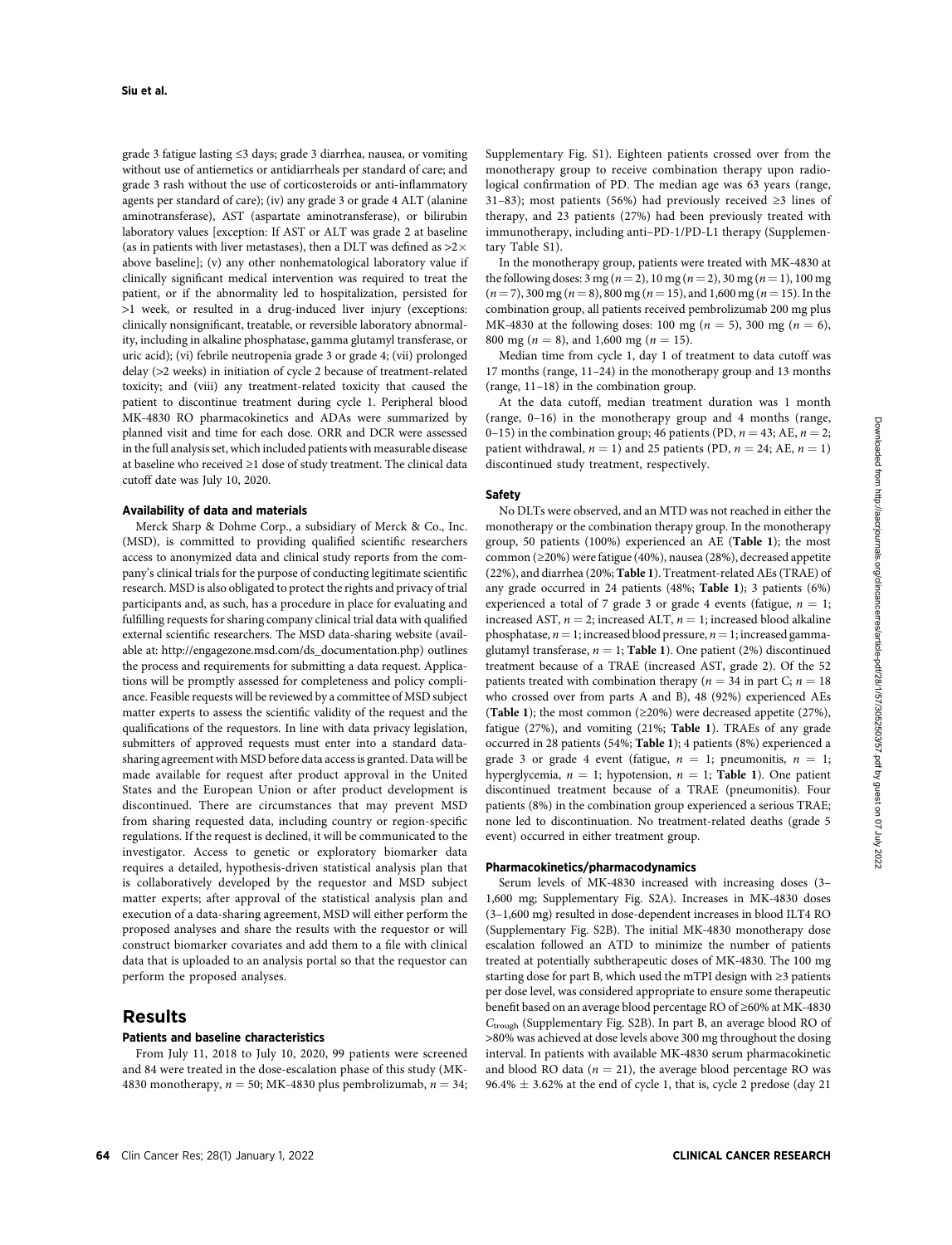pharmacokinetics showed  $C_{\text{trough}} = 74.9 \pm 17.9$  µg/mL) at the 800-mg dose level; attempts to quantify tumor ILT4 RO from fresh tumor biopsy samples were not successful. MK-4830 immunogenicity assessment is ongoing, and preliminary results suggest a low incidence of ADAs (data not shown). For MK-4830, a preliminary recommended phase 2 dose of 800 mg Q3W was selected on the basis of the entirety of the data, which included achieving >95% average blood RO in parts B and C of dose escalation.

#### Tumor response

Eleven of 84 patients with heavily pretreated advanced solid tumors in the dose-escalation phase of the trial achieved an objective response. One of 50 patients in the monotherapy group achieved a confirmed partial response (PR) for an ORR of 2% (Table 2); this patient had high-grade serous ovarian cancer and disease progression on 7 previous chemotherapy treatments and received MK-4830 at the 800-mg dose level. Another patient with ovarian cancer in the monotherapy



#### Figure 4.

Correlation between myeloid-specific biomarkers and (A) PD-L1 status, (B) TMB status, (C) Tcell<sub>inf</sub>GEP score, and (D) other myeloid-specific biomarkers. CPS, combined positive score; CR, complete response; HLA-G, human leukocyte antigen G; LILRB2, leukocyte immunoglobulin-like receptor B2; mMDSC, monocytic myeloid-derived suppressor cell; NR, nonresponder; PD, progressive disease; PD-L1, programmed death ligand 1; PR, partial response; R, responder; SD, stable disease; Tcell<sub>inf</sub>GEP, T-cell-inflamed gene expression profile; TMB, tumor mutational burden.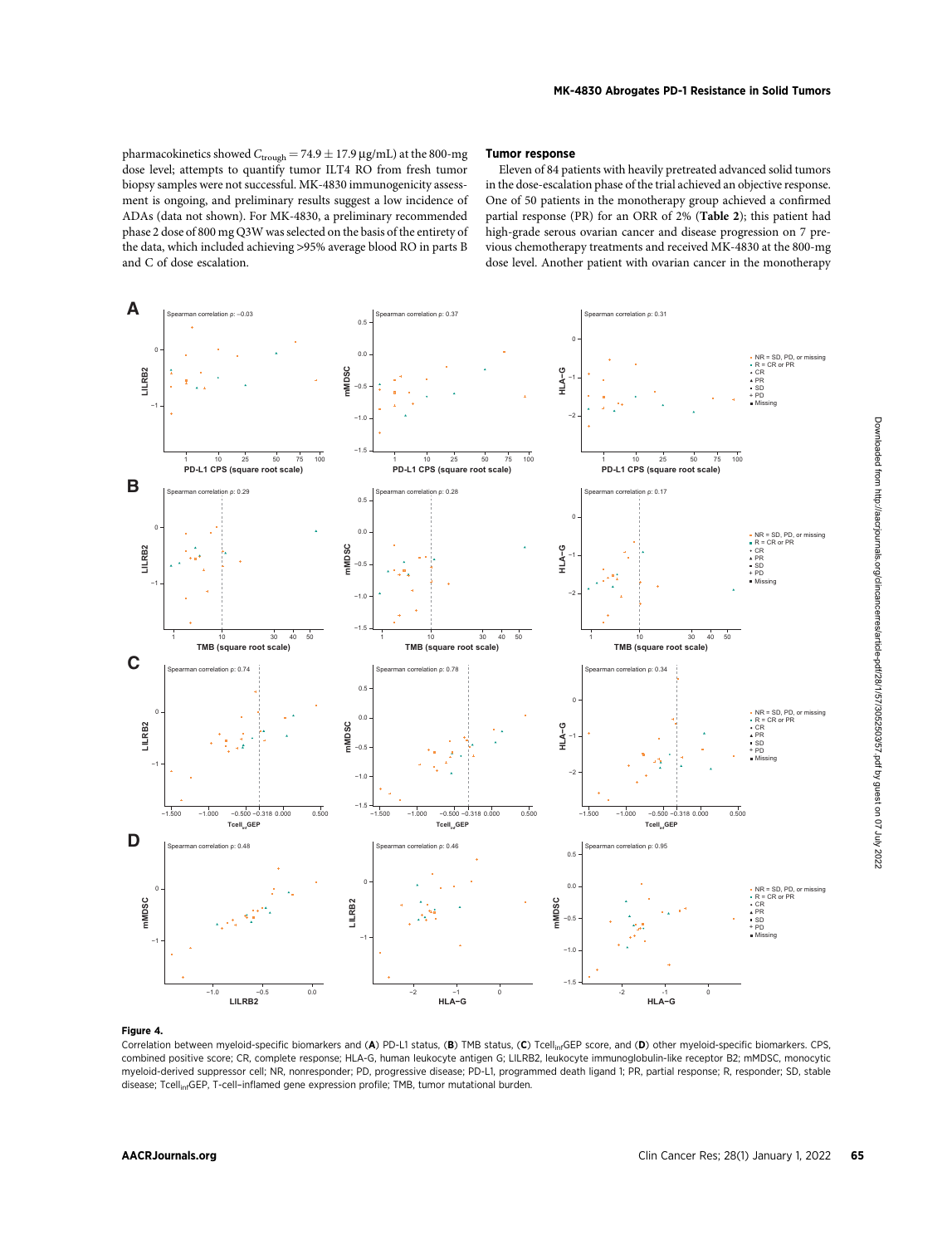

# Figure 5.

Association between response and Tcell<sub>inf</sub>GEP-adjusted (A) LILRB2, (B) mMDSC, and (C) HLA-G. AUROC, area under the receiver operating characteristic; CI, confidence interval; CR, complete response; HLA-G, human leukocyte antigen G; LILRB2, leukocyte immunoglobulin-like receptor B2; mMDSC, monocytic myeloid-derived suppressor cell; NR, nonresponder; PD, progressive disease; PR, partial response; R, responder; SD, stable disease; Tcell<sub>inf</sub>GEP, T-cell-inflamed gene expression profile. (Continued on the following page.)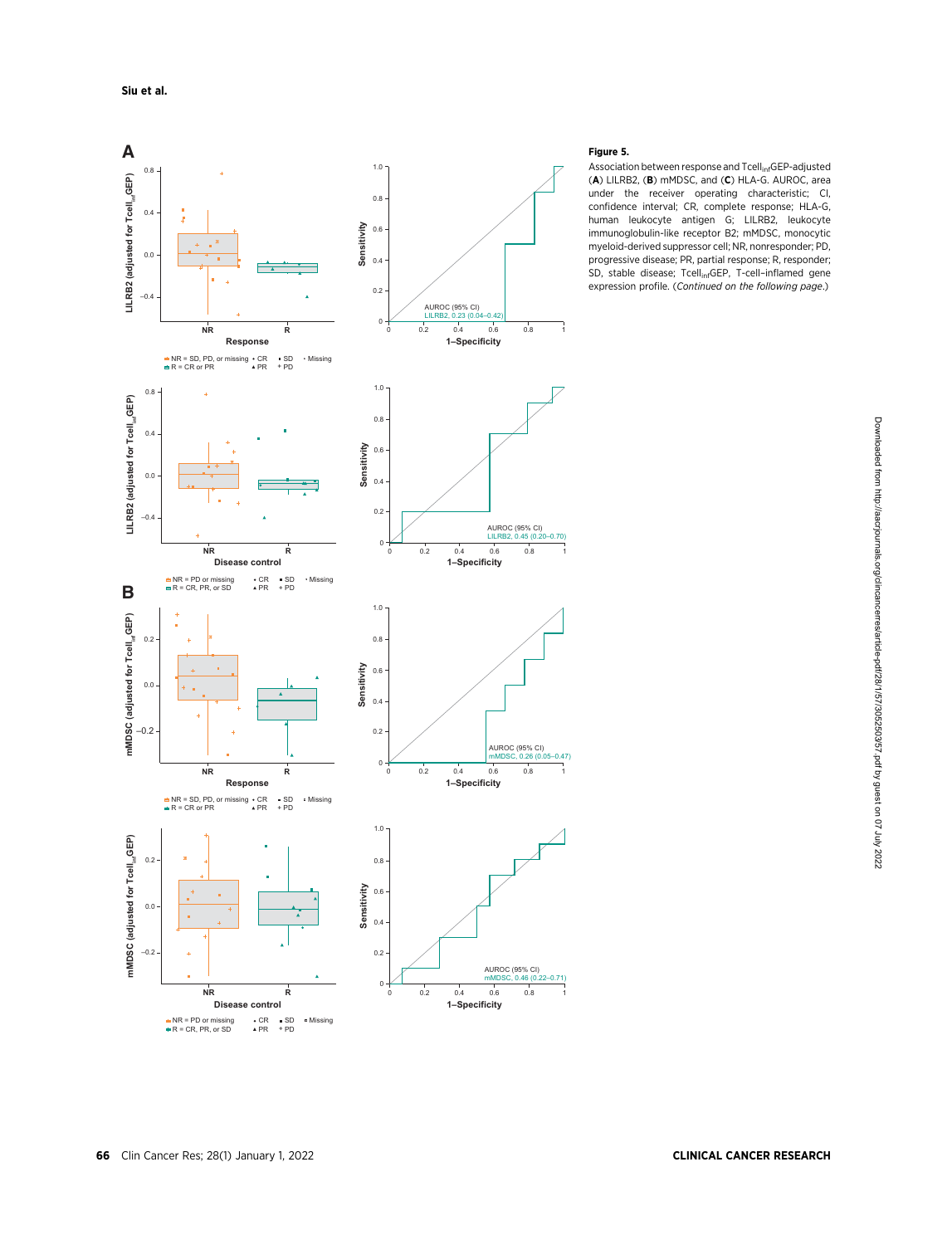



group completed 35 cycles of treatment and had a best overall response of SD. Eight of 34 patients receiving combination therapy achieved a confirmed response (CR,  $n = 1$ ; PR,  $n = 7$ ) and 6 additional patients had SD ≥6 months (per RECIST v1.1 by investigator review) for an ORR of 24% and a DCR of 41% (Table 2; Supplementary Table S2). One additional patient in the combination treatment group achieved an unconfirmed PR. In the crossover group, 1 patient with MSI-high colorectal cancer achieved a confirmed PR. Ten patients with a variety of recurrent advanced solid tumors [head and neck squamous cell carcinoma (HNSCC),  $n = 2$ ; gastric cancer,  $n = 2$ ; colorectal cancer,  $n = 2$ ; non–small cell lung cancer (NSCLC),  $n = 1$ ; dendritic sarcoma,  $n = 1$ ; papillary thyroid,  $n = 1$ ; Merkel cell carcinoma,  $n = 1$ ] had continued PRs at doses of MK-4830 100 mg ( $n = 1$ ), 300 mg ( $n = 1$ ), 800 mg ( $n = 4$ ), and 1,600 mg ( $n = 4$ ). A total of 51% of patients with responses previously received ≥3 lines of therapy. In addition, 5 of 11 patients (45%) whose disease had previously progressed on an anti– PD-1/PD-L1 alone or in combination with other agents achieved PR with MK-4830 plus pembrolizumab. All responses were maintained for ≥6 months (Fig. 2A and B; Supplementary Fig. S3). Reductions in target lesion size of ≥30% were observed in the patient receiving monotherapy and the 10 patients receiving combination therapy (including those who crossed over; Fig. 2C and D).

### Biomarker analysis

# PD-L1

Of the 34 patients in the dose-escalation phase who received combination therapy, 25 [6 responders (CR or PR), 19 nonresponders (SD, PD, or missing, including 5 patients with SD and PFS of ≥6 months)] had evaluable PD-L1 status (Fig. 3A). A general trend toward higher tumor PD-L1 combined positive score (CPS) expression was observed in responders. Two patients with confirmed response had a tumor PD-L1 CPS or a tumor proportion score of 0 (1 patient with microsatellite stable gastric cancer and another with NSCLC; data not shown).

#### TMB

Twenty-one patients [6 responders (CR or PR), 15 nonresponders (SD, PD, or missing, including 5 patients with SD and PFS of ≥6 months)] had evaluable TMB status. No trend toward higher TMB status was observed in patients who responded to study treatment (Fig. 3B).

#### TcellinfGEP

Twenty-four patients [6 responders (CR or PR), 18 nonresponders (SD, PD, or missing, including 4 patients with SD and PFS of ≥6 months)] had evaluable Tcell<sub>inf</sub>GEP scores. The distribution of the Tcell<sub>inf</sub>GEP score was higher in responders than in nonresponders (Fig. 3C).

# Myeloid-specific biomarkers

Gene expression correlation patterns for myeloid-specific biomarkers LILRB2 (ILT4), HLA-G, and mMDSC signature score against PD-L1, TMB, and Tcell<sub>inf</sub>GEP are shown in Fig. 4. The correlation between LILRB2 and mMDSC signature score was very strong, with a Spearman correlation of 0.95; both these biomarkers showed moderate correlations with PD-L1 (Spearman correlation  $\rho = 0.31$  and 0.37, respectively), low correlations with TMB (Spearman correlation  $\rho = 0.29$  and 0.28, respectively), and strong correlations with Tcell<sub>inf</sub>GEP (Spearman correlation  $\rho =$ 0.74 and 0.78, respectively). HLA-G also showed moderate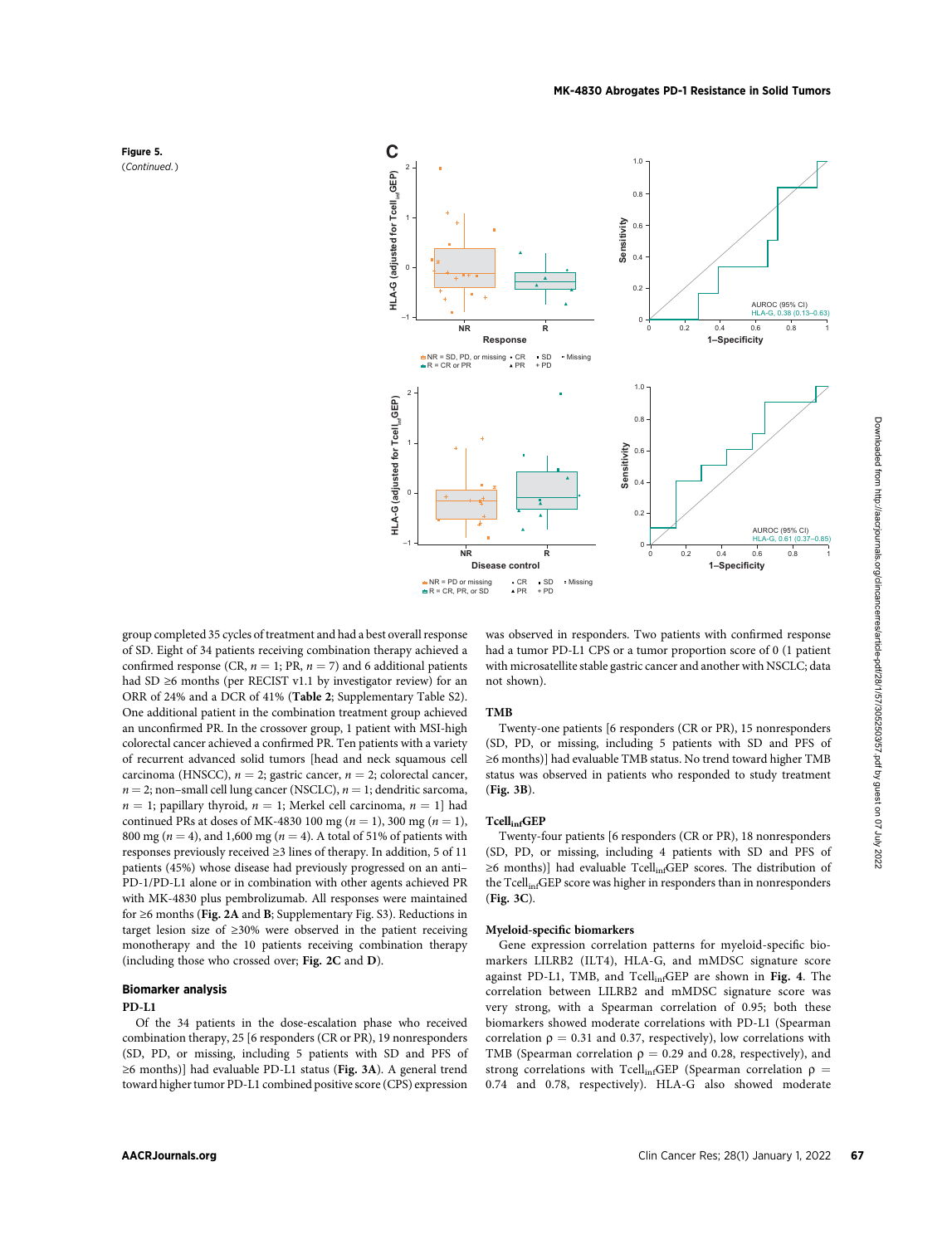correlations with the mMDSC (Spearman correlation  $\rho = 0.46$ ), LILRB2 (Spearman correlation  $\rho = 0.48$ ), and Tcell<sub>inf</sub>GEP (Spearman correlation  $\rho = 0.34$ ) but little to no correlations with PD-L1 (Spearman correlation  $\rho = -0.03$ ) or TMB (Spearman correlation<br> $\rho = 0.17$ )  $\rho = 0.17$ ).

Given this high degree of correlation between  $Tcell_{inf}GEP$  with mMDSC and LILRB2 levels, we were interested in assessing the distribution of LILRB2, mMDSC, and HLA-G as they relate to response after adjusting for the TcellinfGEP (Fig. 5). The distribution of residual scores trended numerically lower for responders than for nonresponders, with an area under the receiver operating characteristic (AUROC) curve for discriminating objective response of <0.5 for mMDSC and LILRB2; no trends were evident when using DCR as the definition of response.

#### Additional biomarkers

There were no notable differences in baseline or on-treatment circulating cytokine levels (IFN $\gamma$ , IL1 $\beta$ , IL2, IL4, IL6, IL8, IL10, IL12p70, IL13, and TNF $\alpha$ ) between responders and nonresponders. No evidence of dose-dependent changes was observed among monocytes, neutrophils, mMDSCs, PMN-MDSCs, early-stage MDSCs, and T-cell activation in response to MK-4830 treatment, either in monotherapy or combination therapy. Variable trends with response were observed among the putative ILT4 ligands (HLA-A, HLA-B, HLA-C, HLA-F, and HLA-G); it was unclear whether any individual or combination could be useful as a biomarker for response with this small sample size.

# Discussion

In this first-in-human trial, the anti-ILT4 antibody MK-4830 was administered to patients with recurrent advanced solid tumors who previously received an average of three anticancer therapies. At doses ranging from 3 to 1,600 mg Q3W, MK-4830 demonstrated an acceptable safety profile when given as monotherapy and in combination with pembrolizumab. No DLTs or treatment-related deaths were observed, and an MTD was not reached. In the combination therapy group, the rate of grade 3 or grade 4 TRAEs was 8% and the rate of allcause AEs leading to study discontinuation was 2%. Both the types of TRAEs observed in the MK-4830 monotherapy group and the rate of TRAEs observed in the combination group were similar to those of previous studies with pembrolizumab monotherapy (23, 24). Serum MK-4830 concentration and membrane ILT4 RO increased in a dosedependent manner in both the monotherapy and the combination therapy groups. At doses of 800 mg or higher, blood ILT4 RO approached complete target saturation throughout the dosing interval (Supplementary Fig. S2B). Low ADA rates for MK-4830 were consistent with ADA rates previously observed in pembrolizumab monotherapy studies (19, 25). For MK-4830, a preliminary recommended phase 2 dose of 800 mg Q3W was selected on the basis of the total data. The overall safety profile of combination therapy with MK-4830 and pembrolizumab underscores its utility over more toxic therapies, such as the addition of cytotoxic chemotherapy or radiotherapy, to overcome immune resistance.

Tumor responses were observed when MK-4830 was administered as monotherapy and in combination with pembrolizumab; 45% of patients achieved a PR with MK-4830 plus pembrolizumab after previous disease progression on an anti–PD-1/PD-L1 alone or in combination with other agents, and 3 responders previously had no response to anti–PD-1/PD-L1 treatment or responded but

then experienced disease progression. These findings suggest that MK-4830 is active and may overcome a resistance mechanism to anti–PD-1/PD-L1 therapy.

Interestingly, preliminary biomarker data from this study suggest that some responses occurred in patients whose tumors lacked molecular features typically associated with response to pembrolizumab monotherapy, such as responders who had no detectable expression of tumor tissue PD-L1. One such patient with a diagnosis of HER2– negative microsatellite stable gastric cancer and disease progression on three earlier treatments, including an anti–PD-1/PD-L1 antibody, achieved a prolonged PR with MK-4830 plus pembrolizumab. A second patient with NSCLC and disease progression on five earlier treatments, including the PD-1 inhibitor nivolumab (which elicited no response), achieved a confirmed response with MK-4830 plus pembrolizumab and has continued on treatment for >6 months. Given that both these patients had PD-L1–negative tumors and experienced disease progression with other anti–PD-1/PD-L1 therapies, it is notable that they received lengthy therapeutic benefit with MK-4830 plus pembrolizumab. In addition to these clinical findings, it is noteworthy that the data in our study showed a greater association between TcellinfGEP and response by way of AUROC in patients treated with MK-4830 plus pembrolizumab than was observed historically in the pan-tumor setting with pembrolizumab monotherapy (21). Furthermore, the response rate among patients with  $Tcell_{in}GEP^{low}$  (using the first tertile as a cutoff to define low and nonlow categories; refs. 20, 26) was higher in this population [18% (3/17) for ORR] than it was in the previously reported pan-tumor analysis [2% (1/45)] with pembrolizumab monotherapy (21). These findings suggest that targeting a myeloid-suppressive axis may increase the cytolytic activity of pembrolizumab at a lower threshold of T-cell inflammation. Sample sizes in the present study were modest, however, and further data are needed to verify such observations.

Ever since initial demonstrations that Tcell<sub>inf</sub>GEP associates with response to pembrolizumab monotherapy, a persistent puzzle has been the existence of some highly inflamed tumors that do not respond to anti–PD-1/PD-L1 therapy. Studying tumor microenviroment gene expression variations beyond the Tcell<sub>inf</sub>GEP is the subject of ongoing research. A pooled analysis of a large number of single-arm pembrolizumab studies demonstrated the presence of resistance patterns for monotherapy using signatures for stromal/epithelial–mesenchymal transition/TGF-beta–related expression, angiogenesis, and mMDSC (21). Some of these resistance patterns may operate at different strengths in different tumor types, and evaluation in larger randomized pembrolizumab monotherapy trials will be required for full understanding of the role of these patterns on a tumor-specific basis.

Evaluation of mMDSC-related patterns and ILT4 levels is particularly complicated by their strong correlation to T-cell inflammation. Our position is that the coincident effects of these two forms of inflammation in a chronic setting are best understood by trying to separate their relative contributions with the use of joint statistical modeling. Without this, showing an association between the mMDSC signature or ILT4 levels and tumor response with MK-4830 plus pembrolizumab is difficult to interpret because this association has also been observed with pembrolizumab monotherapy. Joint modeling, which mathematically tests the respective independent components, shows a negative association between the Tcell<sub>inf</sub>GEP-adjusted mMDSC signature score and response in a large pan-tumor analysis (21). However, these pan-tumor findings suggested a subtle effect, and it was only with a large sample size  $(N = 1,118)$  that this effect was statistically significant (21).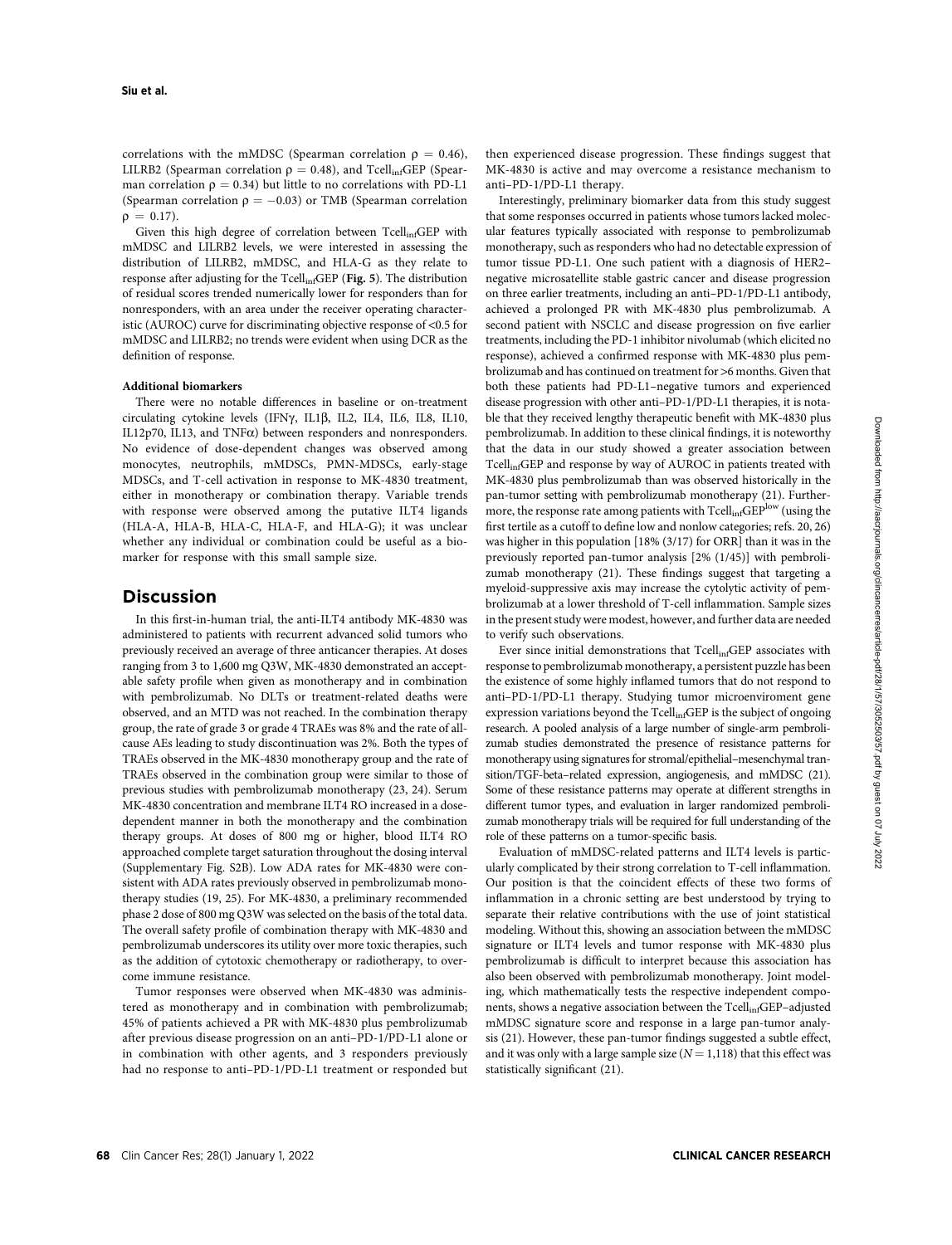Anticipating the role of a biomarker developed in the pembrolizumab monotherapy setting when subsequently evaluated under combination treatment requires careful thinking. The researcher must ask whether trends noted in the pembrolizumab monotherapy setting should become stronger or weaker in the context of an effective combination of immunotherapies. Although our working hypothesis is that the Tcell<sub>inf</sub>GEP-adjusted mMDSC signature score and ILT4 levels should no longer manifest as a biomarker of resistence in the presence of an active anti-ILT4 plus anti–PD-1 combination, the data observed here are far from conclusive. Furthermore, it is unclear whether focus should be on these secondary patterns or on monitoring hallmark monotherapy biomarkers, such as PD-L1, TMB, and Tcell<sub>inf</sub>GEP, to know whether we are observing response rates at lower levels for these biomarkers or overall improvements in their associations with clinical outcomes. These questions will continue to be assessed as further data for this combination therapy accrue.

In the present study, response rates and some biomarker associations observed suggest that MK-4830 may overcome some myeloid compartment–driven resistance mechanisms within the tumor microenvironment to enhance cytolytic T-cell responses in combination with PD-1 blockade. This could occur by a synergistic mechanism whereby MK-4830 blocks HLA-G binding to ILT4, which then repolarizes monocytes to a derepressive phenotype, allowing T cells to enter the tumor microenvironment and pembrolizumab to activate the T cells to kill the tumor cells.

Limitations of this dose-escalation study include the small number of patients, the lower dose levels (<800 mg) of MK-4830 received by many patients, the heterogeneous nature of the tumor types in the patient population, and the wide confidence intervals. Nevertheless, the intriguing data from this study support the further development of MK-4830 in combination with pembrolizumab for patients with advanced solid tumors and the continued investigation into the T-cell and myeloid expression signatures. Expansion cohorts of this study are ongoing in patients with varying tumor types, including pancreatic adenocarcinoma, HNSCC, NSCLC, renal cell carcinoma, gastric cancer, glioblastoma, ovarian cancer, triple-negative breast cancer, and mesothelioma.

#### Authors' Disclosures

L.L. Siu reports grants from Merck Sharp & Dohme Corp., a subsidiary of Merck & Co., Inc., during the conduct of the study; L.L. Siu also reports personal fees from Arvinas, AstraZeneca, Celgene, GlaxoSmithKline, Janpix, Merck Sharp & Dohme Corp., a subsidiary of Merck & Co., Inc., MorphoSys, Naivre Pharma, Oncorus, Pfizer, Relay Therapeutics, Roche, Rubius Therapeutics, Seattle Genetics, Symphogen, Tessa, Treadwell Therapeutics, and Voronoi, as well as grants from AbbVie, Amgen, Astellas, AstraZeneca, Avid Therapeutics, Bayer, Boehringer Ingelheim, Bristol Myers Squibb, GlaxoSmithKline, Intensity Therapeutics, Karyopharm, Mirati Therapeutics, Novartis, Pfizer, Roche/Genentech, Shattuck Labs, and Symphogen outside the submitted work. L.L. Siu's spouse reports stock ownership in Agios and is a cofounder

#### References

- 1. Pitt JM, Vetizou M, Daillere R, Roberti MP, Yamazaki T, Routy B, et al. Resistance mechanisms to immune-checkpoint blockade in cancer: tumorintrinsic and -extrinsic factors. Immunity 2016;44:1255–69.
- 2. Rouas-Freiss N, LeMaoult J, Verine J, Tronik-Le Roux D, Culine S, Hennequin C, et al. Intratumor heterogeneity of immune checkpoints in primary renal cell cancer: focus on HLA-G/ILT2/ILT4. Oncoimmunology 2017;6:e1342023.
- 3. Hirano F, Kaneko K, Tamura H, Dong H, Wang S, Ichikawa M, et al. Blockade of B7-H1 and PD-1 by monoclonal antibodies potentiates cancer therapeutic immunity. Cancer Res 2005;65:1089–96.

of Treadwell Therapeutics. J. Hilton reports personal fees from Merck, Bristol Myers Squibb, AstraZeneca, and Novartis; grants and personal fees from Eli Lilly; and grants from GlaxoSmithKline outside the submitted work. R. Geva reports grants from Novartis outside the submitted work. R. Geva also reports honoraria from Bristol Myers Squibb, Eli Lilly, Medison, Roche, Novartis, Janssen, Takeda, MSD, Pfizer, and Merck; advisory/consultancy for Eisai, AstraZeneca, Bayer, MSD, Novartis, BI, BOL Pharma, and Roche; educational grant to institution from Novartis; travel and accommodation expenses from Merck, Bayer, Bristol Myers Squibb, and Medison; and options from BOL Pharma and Pyxis. D. Rasco reports non-financial support from Merck during the conduct of the study. R. Perets reports personal fees from MSD, Karyopharm Therapeutics, BiolineRx, and Simplivia outside the submitted work. A.K. Abraham reports a patent for dosing regimen pending to Merck & Co. Inc., as well as employment with Merck & Co. Inc. D.C. Wilson reports personal fees and other support from Merck & Co. during the conduct of the study; D.C. Wilson has a patent for dosing regimens of anti-ILT4 antibody or its combination with anti–PD-1 antibody for treating cancer pending to Merck Sharp & Dohm Corp. J. Lunceford reports other support from Merck & Co., outside the submitted work. L. Suttner reports a patent for biomarkers associated with response to MK-4830 and pembrolizumab combination treatment in cancer patients pending. C. Maurice-Dror reports personal fees from Pfizer, Biomica, Bristol Myers Squibb, Medison, and Novartis outside the submitted work. No disclosures were reported by the other authors.

#### Authors' Contributions

L.L. Siu:Conceptualization,datacuration,formalanalysis,validation,writing–review and editing. D. Wang: Data curation, formal analysis, validation, writing–original draft, writing–review and editing. J. Hilton: Data curation, validation, writing–review and editing. R. Geva: Data curation, validation, writing–review and editing. D. Rasco: Data curation, formal analysis, validation, writing–original draft, writing–review and editing. R. Perets: Data curation, formal analysis, validation, writing–review and editing. A.K. Abraham: Conceptualization, formal analysis, validation, writing– original draft, writing–review and editing. D.C. Wilson: Conceptualization, formal analysis, validation, writing–original draft, writing–review and editing. J.F. Markensohn: Data curation, formal analysis, validation, writing–original draft, writing–review and editing. J. Lunceford: Formal analysis, validation, writing– original draft, writing–review and editing. L. Suttner: Conceptualization, formal analysis, validation, writing–review and editing. S. Siddiqi: Conceptualization, data curation, formal analysis, validation, writing–review and editing. R.A. Altura: Conceptualization, data curation, formal analysis, validation, writing–original draft, writing–review and editing. C. Maurice-Dror: Data curation, validation, writing– review and editing.

### Acknowledgments

The authors thank the patients and their families and caregivers as well as the primary investigators and site personnel for participating in this study. Medical writing and/or editorial assistance was provided by Kathleen Richards, PhD, Holly C. Cappelli, PhD, CMPP, and Christina Votolo of ApotheCom (Yardley, PA). This assistance was funded by Merck Sharp & Dohme Corp., a subsidiary of Merck & Co., Inc. (Kenilworth, NJ).

The costs of publication of this article were defrayed in part by the payment of page charges. This article must therefore be hereby marked advertisement in accordance with 18 U.S.C. Section 1734 solely to indicate this fact.

Received June 11, 2021; revised August 10, 2021; accepted September 29, 2021; published first October 1, 2021.

- 4. Francisco LM, Salinas VH, Brown KE, Vanguri VK, Freeman GJ, Kuchroo VK, et al. PD-L1 regulates the development, maintenance, and function of induced regulatory T cells. J Exp Med 2009;206:3015–29.
- 5. Fleming V, Hu X, Weber R, Nagibin V, Groth C, Altevogt P, et al. Targeting myeloid-derived suppressor cells to bypass tumor-induced immunosuppression. Front Immunol 2018;9:398.
- 6. Ai L, Mu S, Wang Y, Wang H, Cai L, Li W, et al. Prognostic role of myeloidderived suppressor cells in cancers: a systematic review and meta-analysis. BMC Cancer 2018;18:1220.